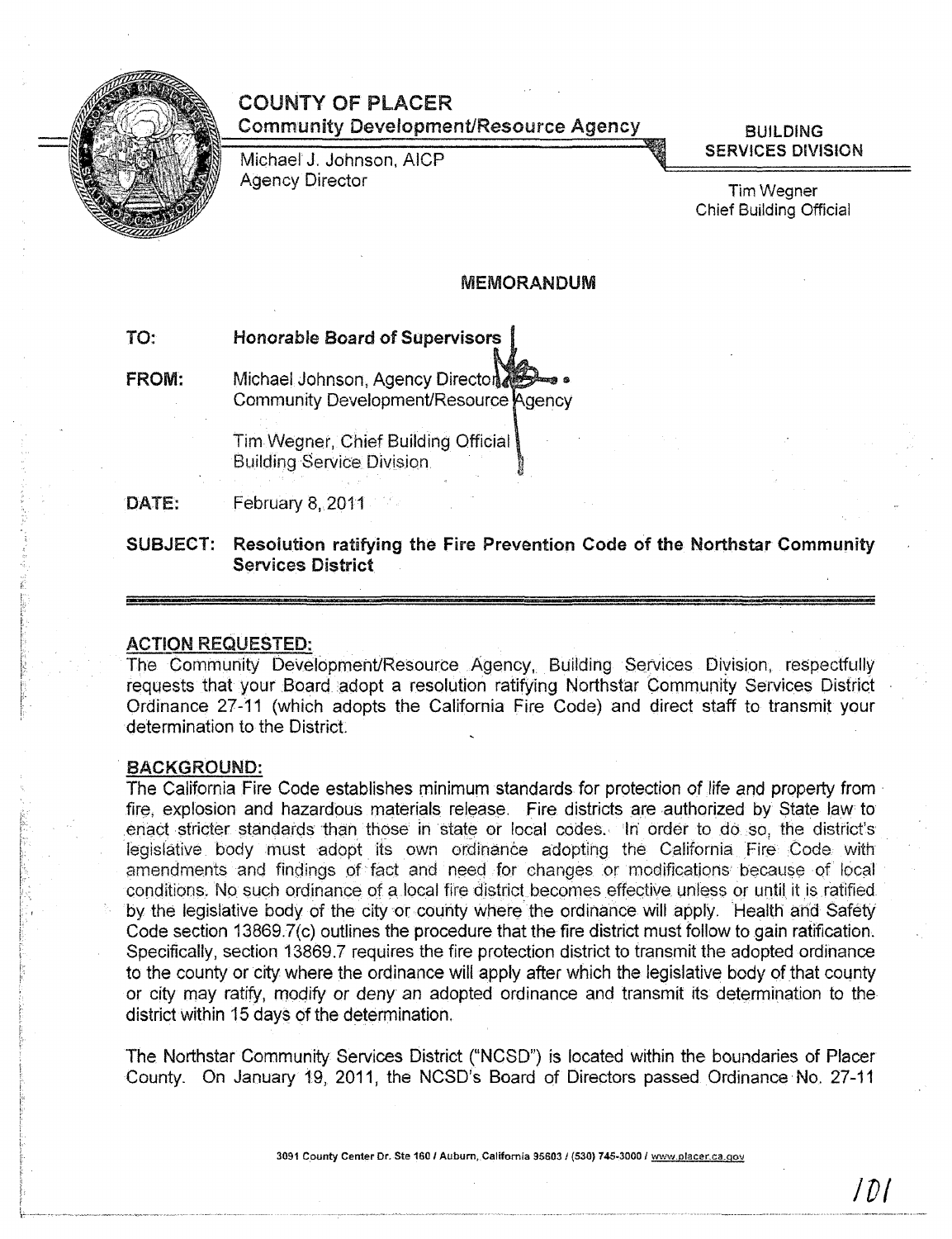adopting the 2010 California Fire Code and setting forth its findings to support the arnendrnents because of local conditions. It was transrnitted to the County and has been reviewed and approved as written by the Placer County Building Service Division.

Based on the Building Service Division's review of NCSD's Ordinance No. 27-11, staff recommends that your Board ratify the same by adopting the attached resolution. Staff also requests that your Board direct staff to transrnit a copy of the resolution to NCSD.

# **FISCAL IMPACT:**

There is no fiscal impact to the County with this matter. The NCSD Fire Prevention Code is enforced by the Northstar Community Services District and any appeals will go to the District's Board for resolution and enforcement.

#### **ATTACHMENTS:**

Attachment 1: Resolution Ratifying the Northstar Community Services District's Adoption of the 2010 California Fire Code

Exhibit A: Ordinance 27-11: An Ordinance of the Northstar Community Services District adopting the Fire Prevention Code

cc: Michael Johnson, CORA Director Paul Thompson- Deputy Planning Director Loren Clark - Assistant CDRA Director Scott Finley - County Counsel Karin Schwab - County Counsel Wes Zicker, Engineering and Surveying Director Jill Pahl - Environmental Health Services Bob Eicholtz - Emergency Services Air Pollution Control District Mark Shadowens - NCSD Fire Chief

**2jPage**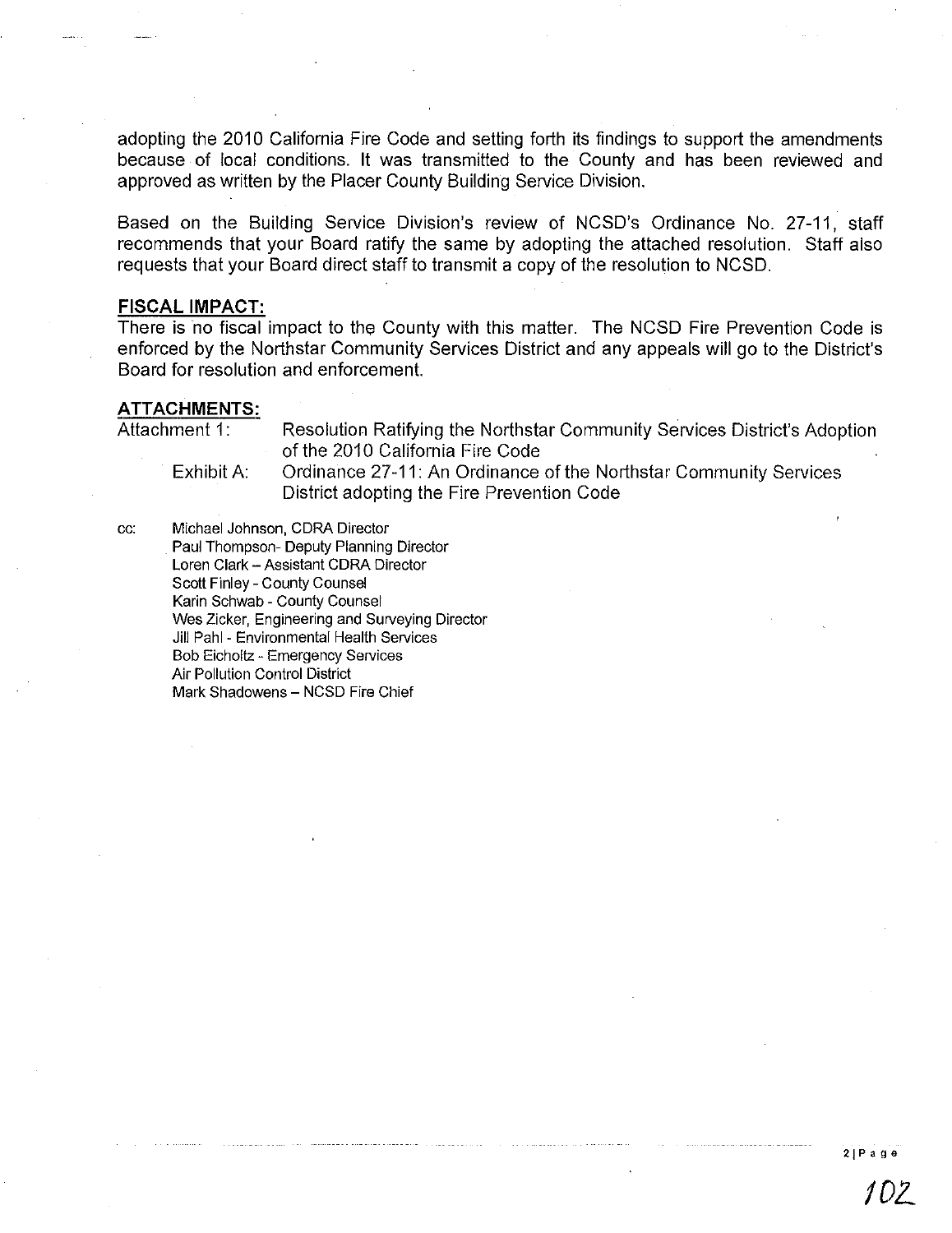# **Before the Placer County Board of Supervisors County of Placer, State of California**

**In** the matter of:

Resol. No: .............................. ..

Ratification of the Northstar Commnnity Services District's Adoption of the 2010 California Fire Code.

The following Resolution was duly passed by the Board of Supervisors of the County of

Placer at a regular meeting held  $\qquad \qquad \qquad \qquad \qquad \qquad \qquad$  by the following vote on

roll call:

Ayes:

Noes:

Absent:

Signed and approved by me after its passage.

Clerk of said Board

Attest: Chair, Board of Supervisors

**ATTACHME** 

*ID..P;* 

WHEREAS, California Health and Safety Code section 13869.7 allows a fire protection district to adopt building standards relating to fire and panic safety that are more stringent than those building standards adopted by the State Fire Marshal and contained in the California Building Standards Code; and

WHEREAS, a fire protection district that proposes to adopt such an ordinance must also adopt findings of fact and need for changes or modifications because of local conditions in compliance with Health and Safety Code section 18941.5; and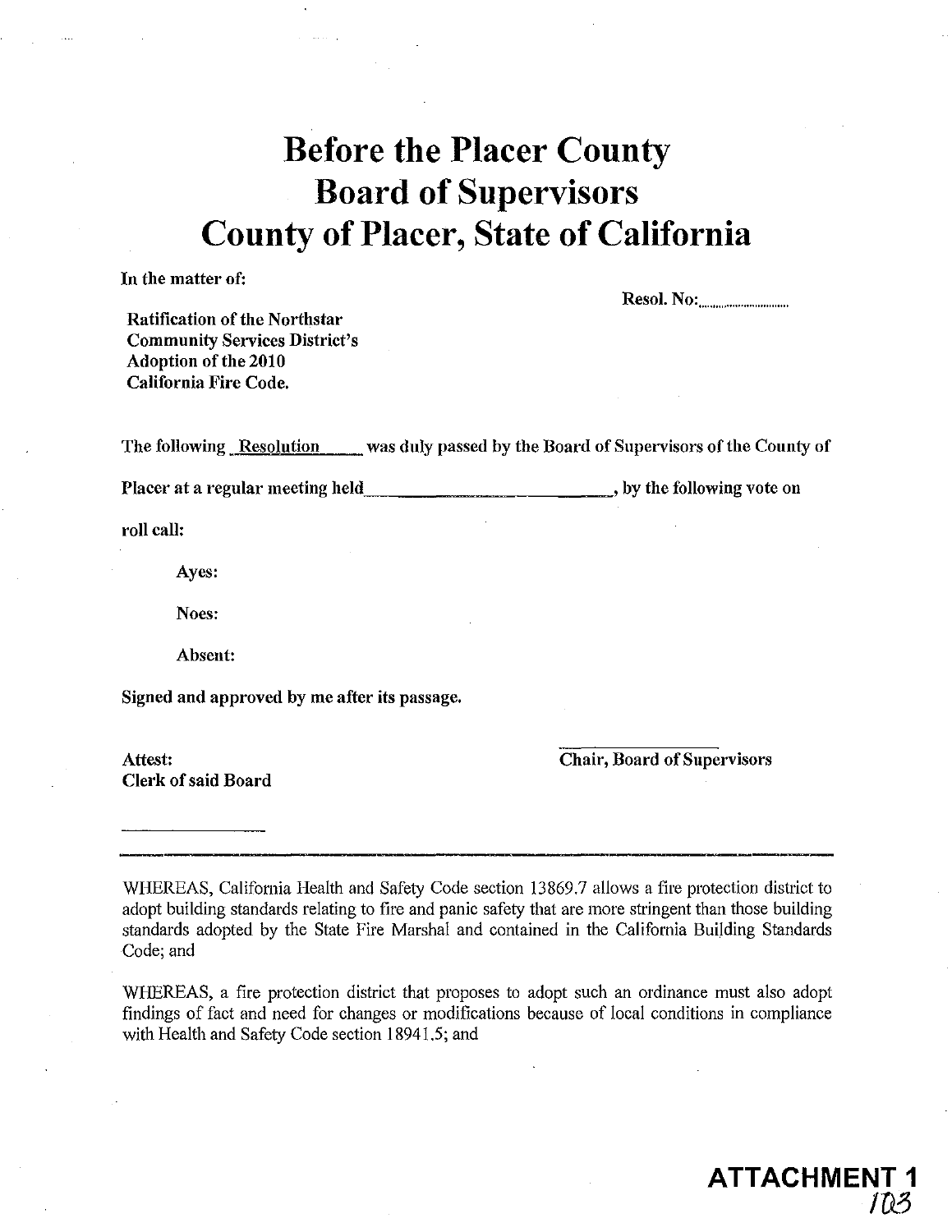WHEREAS, Health and Safety Code section 13869.7(c) requires the fire protection district to transmit the adopted ordinance and findings to the county or city where the ordinance will apply; and

WHEREAS, Health and Safety Code section 13869.7(c) authorizes the legislative body of that county or city to ratity, modity or deny an adopted ordinance and transmit its determination to the district within 15 days of the determination; and

WHEREAS, no ordinance adopted by a fire protection district under Health and Safety Code section 13869.7 shall be effective unless or until it is ratified by the legislative body of the city or county where the ordinance will apply; and

WHEREAS, the Northstar Community Services District is located within the boundaries of Placer County; and

WHEREAS, on January 19, 2011, the Northstar Community Services District's Board of Directors passed Ordinance No. 27-11 adopting the 2010 California Fire Code with amendments and setting forth its findings to support the amendments because of local conditions, attached hereto as Exhibit A; and

WHEREAS, the Northstar Community Services District has transmitted a copy of Ordinance No. 27-11; and

WHEREAS, this Board has considered Ordinance No. 27-11 as attached hereto and wishes to ratity the same.

NOW, THEREFORE, BE IT RESOLVED by the Placer County Board of Supervisors that it hereby ratifies the Northstar Community Services District's Ordinance No. 27-11, which adopts the 2010 California Fire Code, as amended based on local conditions.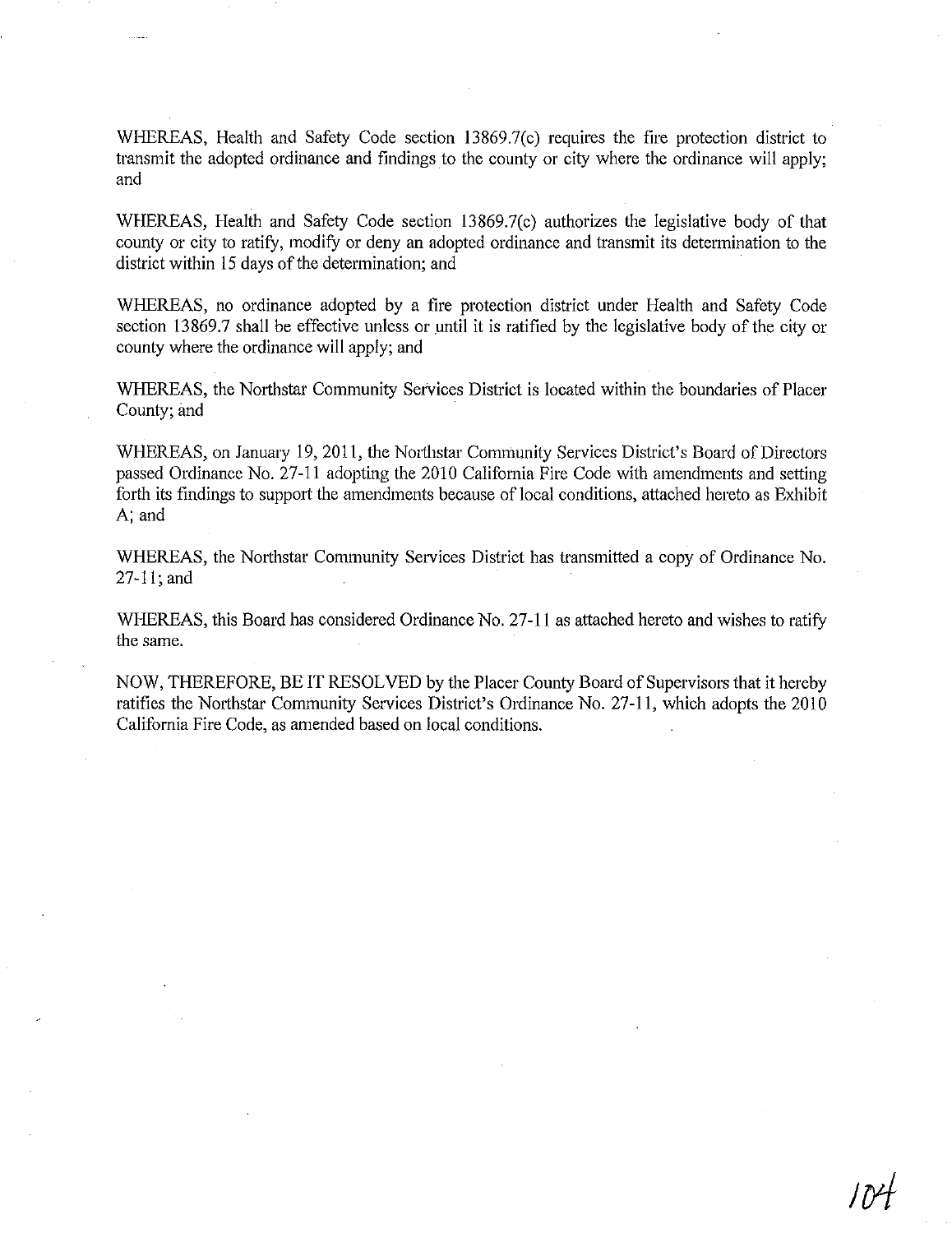



Northstar Community Services District 910 Northstar Drive, Northstar, *(1\* 96161 P: 530.562.1212 - F: 530-562.0702 - www.northstarcsd.com

**EXHIBIT A**  Board of Direct! DUANE EVANS

JEANN GREEN NANCY IVES MIKE MOLL F flANK SE£LIG

Fire Chief **MARK SHADOWENS** 

January 21, 2011

Mike Rodriguez Placer County Building Department 3091 County Center Drive Auburn, CA 95603

Re: Northstar Community Services District Ordinance 27-11 adopting the 2010 California Fire Code. .

Dear Mr. Rodriguez

On Janumy 19,201 f following a public hearing, the Northstar Community Services District Board of Directors adopted the final version of the above-captioned ordinance. A copy is enclosed.

Previously we sent a draft of the proposed ordinance to you for comment, and no comments were provided by Placer County.

California Health & Safety Code section 13869.7(c) provides that the District shall transmit the adopted ordinance to the County for ratification. The ordinance is not effective untit ratification.

Please present this to the Board of Supervisors for action on the next available agenda. Please let me know the date that it will appear. The County must provide us with official notice of the action of the Board of Supervisors within 15 days thereafter.

Please contact me if you have any questions.

Sincerely,

Mark Shadowens Fire Chief

Enclosure: Ordinance **27-11**  cc: Tim Wegner, Placer County Building Official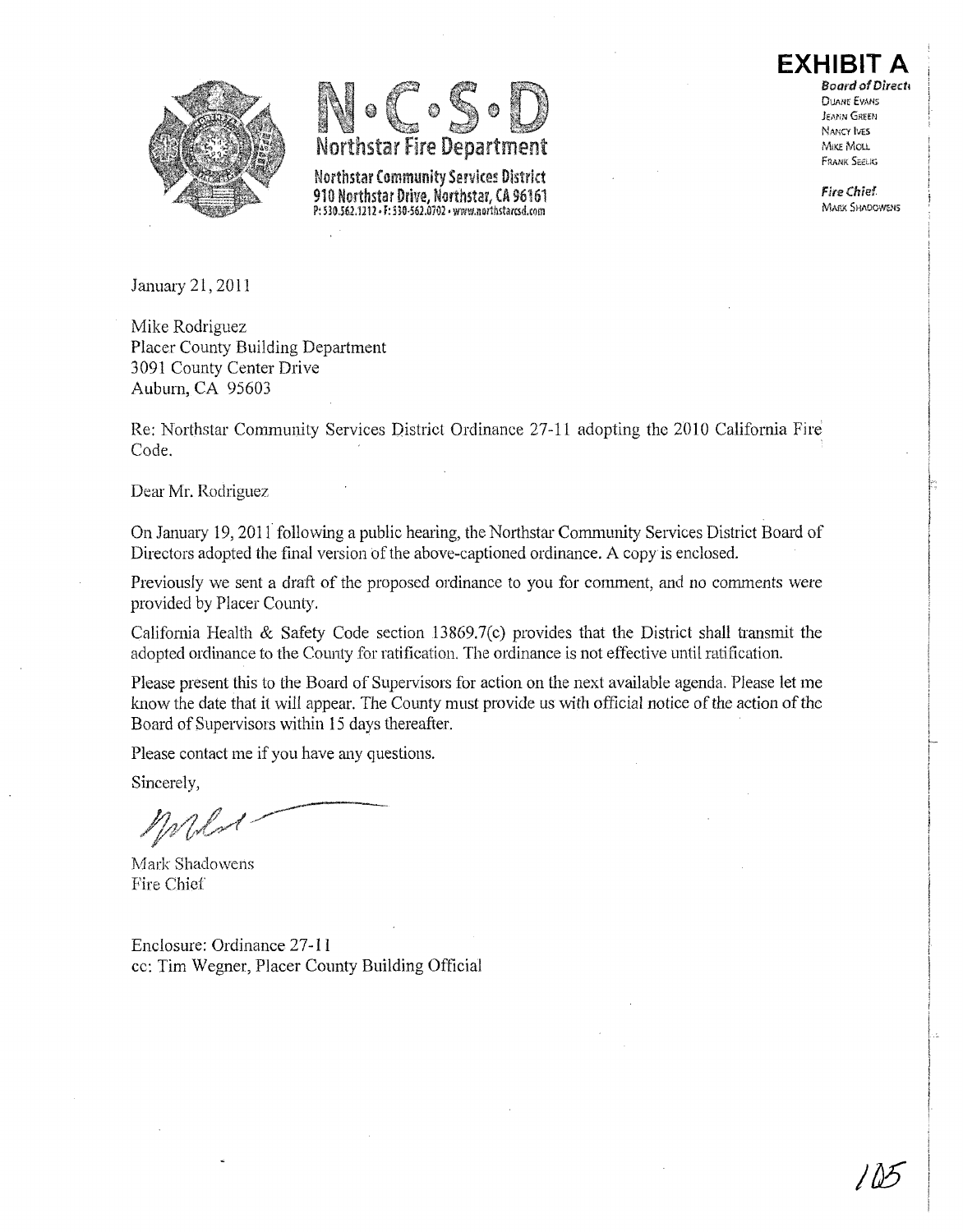



Northstar Community Services District 908 Northstar Drive, Northstar, CA

P: 530.562.0747 · F: 530.562.1505 · www.northstarcsd.com

Soard of Directors DUANE EVANS **JOANIN GREEN NANCY IVES** ~'v\!!o· fVl(Ji' FRANK SEELIG

General Manager MICHAEL STAULOENMAYER

# Northstar Community Services District Placer County, California

Ordinance 27-11

An ordinance adopting the 2010 California Fire Code and an emergency response impact for fire suppression and emergency services; prescribing regulations governing conditions hazardous to life and property from fire, hazardous materials or explosion; providing for the issuance of permits for hazardous uses or operations; maintaining the Bureau of Fire Prevention, providing officers therefore and defining their powers and duties; and adopting amendments to the 2010 California Fire Code as stated herein.

Be it ordained by the Board of Directors of the Northstar Community Services District as follows:

# SECTION 1. ADOPTION OF CALIFORNIA FIRE CODE

1.1 The complete 2010 California Fire Code ("California Fire Code") is hereby adopted by the Board of Directors of the Northstar Community Services District ("District") for the purpose of prescribing regulations governing conditions hazardous to life and property from fire, hazardous materials or explosion, including all Appendices, published by the International Code Council, except such portions as are hereinafter deleted, modified or amended by this Ordinance  $27-11$  ("Ordinance"). Three  $(3)$ copies of the California Fire Code have been and are now filed at the headquarters of the Distriet and the same are hereby incorporated as fully as if set out at length herein, and from the date on which this Ordinance shall take effect, the provisions thereof, except as deleted, modified or amended by this Ordinance, shall be controlling within the jurisdiction of the District

# SECTION 2. FINDING OF FACTS, TOPOGRAPHY, AND CLIMATIC AND GEOLOGICAL FACTORS

2.1 Topographical Factors. The District is located high in the Sierra Nevada Mountain Range at the east end of Placer County, nestled on an east facing slope. The community of Northstar is a classic Urban/Wildland Interface Area, which adds the responsibility and demands of both structural fire fighting and wildland fire fighting. If

 $106$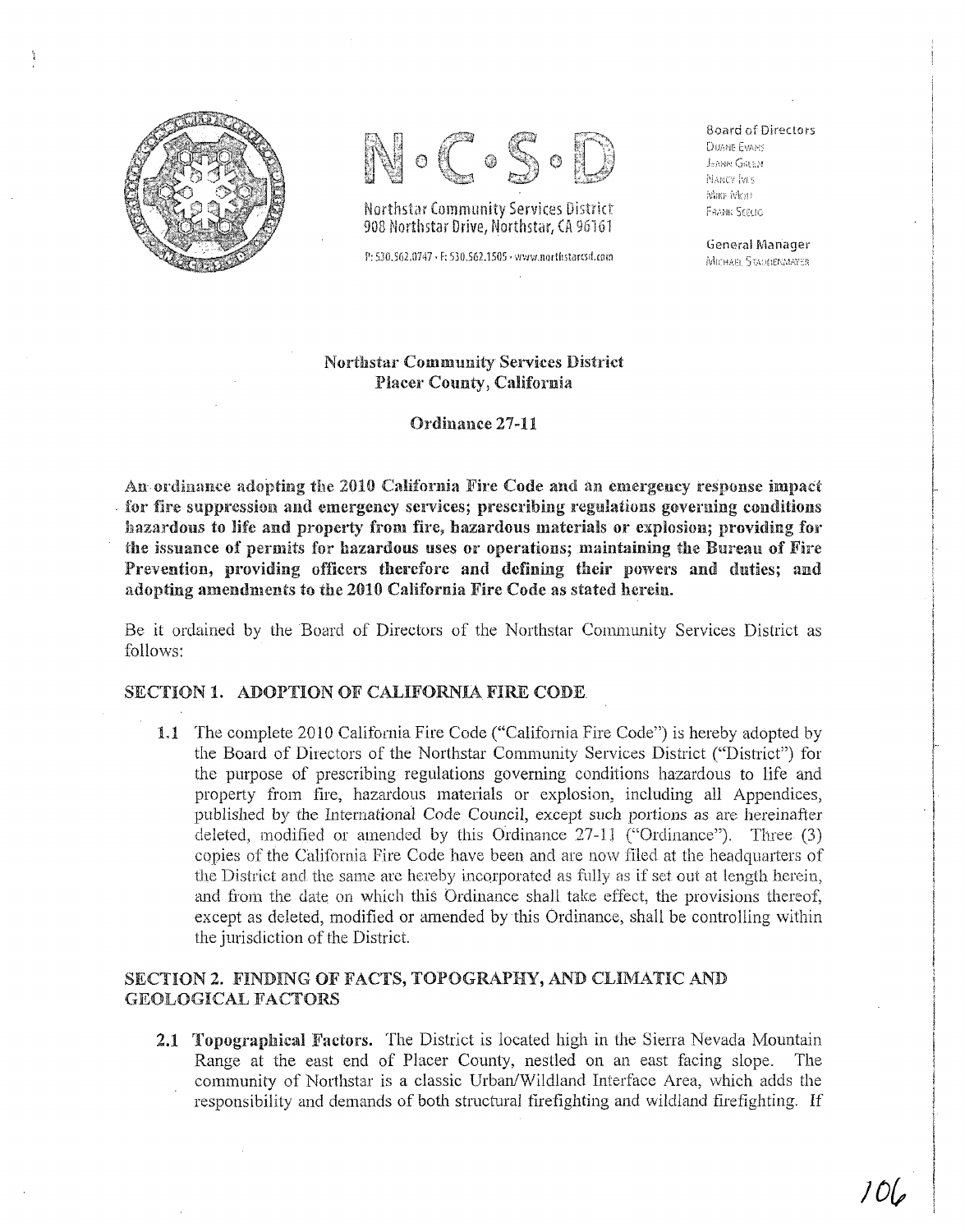several fires occur at the same time, the limited resources of the District would be severely taxed. County roads are, at times, closed due to snow clearing operations in the winter and road repairs in the spring and summer. Northstar is a popular tourist destination in both winter and summer, which causes traffic congestion and can impede the ability of fire equipment to quickly travel to the source of a fire or medical emergency in a timely manner.

- 2.2 Climatic Factors. The east end of Placer County, specifically the community of Northstar and its surrounding neighbors, can experience in excess of 100 inches of snow in the winter with annual storms that bring rain, ice, snow and fog. The summers are typically hot and dry with regular thunderstorms that bring lightning and little rainfall. The likelihood and ease of combustion increases as the temperature increases and the humidity decreases. Wet winters encourage undergrowth of vegetation that dries out in the summer and creates hazardous fuel conditions.
- 2.3 Geological Factors. The Sierra Nevada Mountain Range was created by two primary factors: (1) plate tectonics, which are a collision of the North American Plate and the Pacific Plate; and (2) volcanic action, as shown by the numerous natural hot springs scattered throughout the Sierra Nevada Mountain Range. These two factors cause frequent small emihquakes and the occasional large temblor. While there is no prediction of a major or minor emihquake for this region, there is always a possibility, which must be recognized.

# SECTION 3. AMENDMENTS TO THE CODE

3.1 The California Fire Code Section 104.7.2 is amended to read: Technical Assistance. To determine the acceptability of building design, Fire Depmiment access, high technology processes, products, procedures, facility hazardous materials control, fire and life safety, material acceptability and uses relating to the design, operation, occupancy of a building or premises subject to the review and inspection by the District, the Chief of the Northstar Fire Department ("Fire Chief') is authorized to require the owner or the person in possession or control of the building or premises to provide payment to the District for services related to such review and inspection. Payment will cover any and all costs to the District for the retention of a fire and life safety consulting or engineering firm for the purposes of plan review, inspections and/or preparation or review of teclmical reports. Such payment will be used to cover actual costs incurred by the District for such services. The owner or person in possession or control of the building or premises shall pay amounts for services prior to occupancy. The Fire Chief is authorized to collect payment, in advance of services, as a monetary deposit. Any amount of deposit that exceeds service cost shall be refunded.

Such services shall be canied out by a qualified firm or organization with experience and expertise in fire protection engineering, hazard specific specialists, laboratories or

NORTHSTAR COMMUNITY SERVICES DISTRICT' 908 NORTHSTAR DRIVE, NORTHSTAR, CA 96161 • PAGE 2 OF 10 ORDINANCE 27-11 ADOPTION OF THE 2010 CALIFORNIA FIRE CODE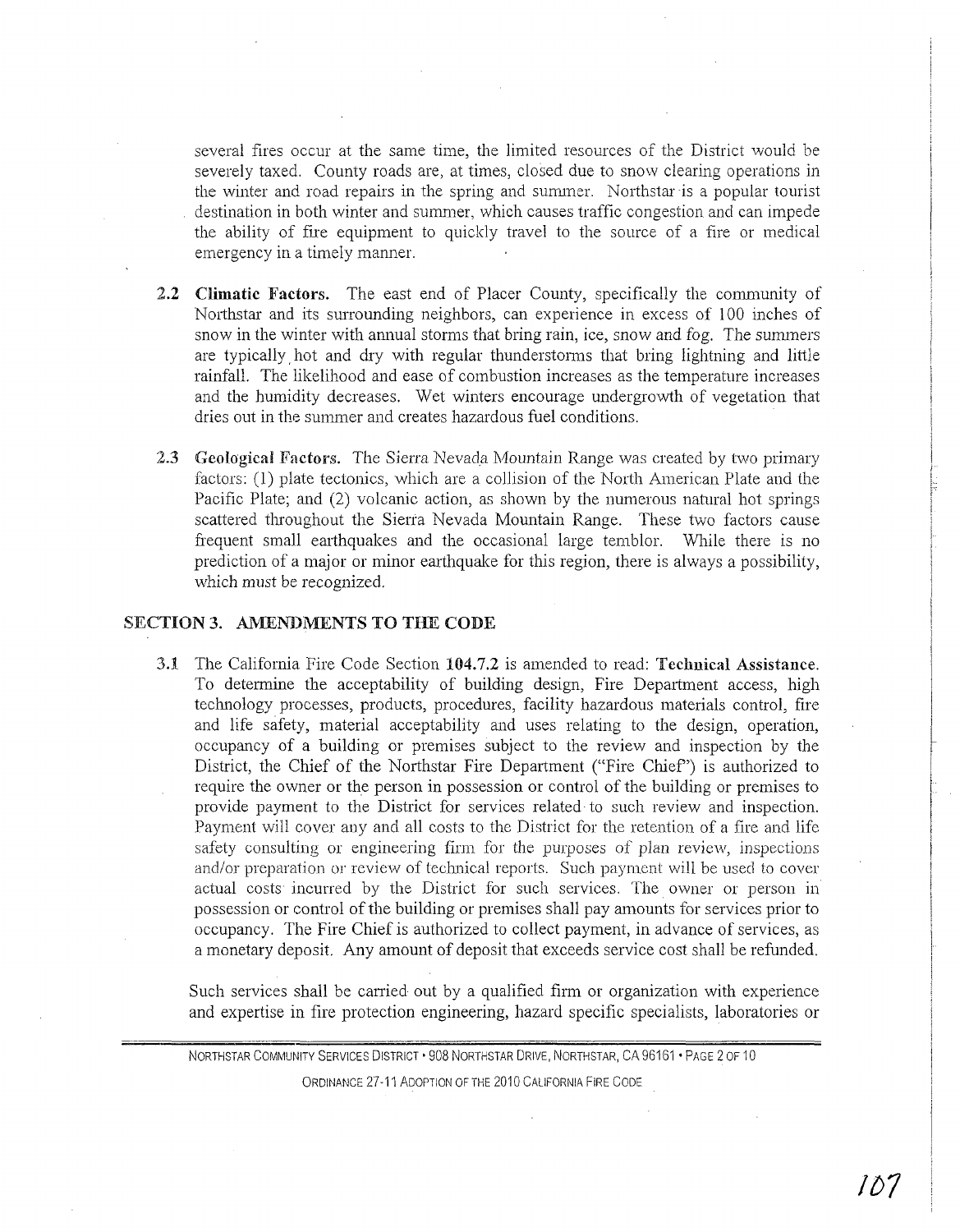fire safety consulting firms or organizations acceptable to the Fire Chief. All work shall be carried out under the direction of the Fire Chief and shall analyze the fire safety properties of the design, operation or use of the building or premises and the facilities and appurtenances situated thereon, to recommend necessary changes to the Fire Chief.

The Fire Chief is authorized to require design submittals prepared by the property owner or the owner's representative to bear the stamp and signature of a California registered professional engineer or licensed California state contractor in the fields of fire alarm design and installation and/or fire sprinkler design and installation.

- 3.2 Section **308.1.9** of the California Fire Code is added to read: **Outdoor Open Flame Decorative Appliances.** Fire pits shall be installed with the following:
	- A.) Timer device to regulate maximum operating time to (2) two hours.
	- B.) .Starter module to regulate gas flow and shut-off should flame go out.
	- C.) Gas shut-off valve accessible at unit or within 15 feet of appliance.
	- D.) Two (2) foot maximum flame height.
	- E.) All parts/assemblies to be U.L. listed.
- **3.3** The California Fire Code Section **503.6** is amended to read: **Security Gates.** The installation of security gates across a fire apparatus access road shall be approved by the Fire Chief. Where security gates are installed, they shall have an approved means of emergency operation. The security gates and the emergency operation shall be maintained and operational at all times. Electric gate operators, where provided, shall be listed in accordance with U.L. 325. Gates intended for automatic operation shall be designed, constructed and installed to comply with the requirements of ASTM F 2200.

Security gates shall meet the following additional standards:

- A.) Radio signal 'click to enter' system using the 'white fire 3' Tac. Channel Frequency. The frequency range may be up to 70 feet maximum.
- B.) Closure delay range between 45 and 60 seconds.
- C.) Reflectors on both sides of swing arms.
- D.) Knox Box (3200 series).
- E.) Knox Pad Lock (#3753 Exterior Model) on meter box/electrical breaker box access.
- F.) Knox Key switch (#3502 Model) access for both Northstar Fire Department and Truckee Fire Protection District.

NORTHSTAR COMMUNITY SERVICES DISTRICT · 908 NORTHSTAR DRIVE, NORTHSTAR, CA 96161 · PAGE 3 OF 10 ORDINANCE 27-11 ADOPTION OF THE 2010 CALIFORNIA FIRE CODE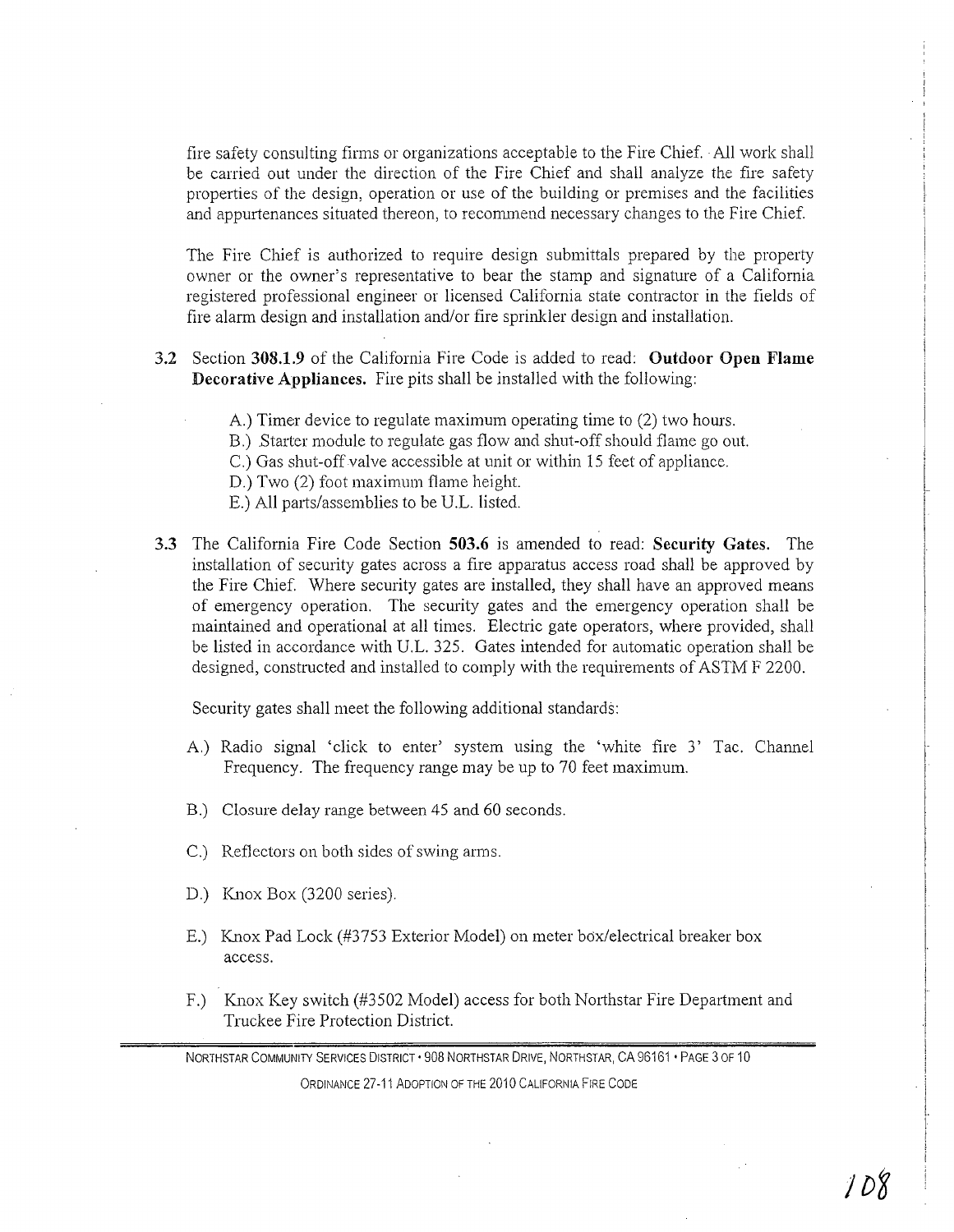- G.) Gate mechanical boxes to be protected from vehicle impact (Bollards or similar protection).
- H.) Snow and ice protection for all mechanical boxes, including heat tape, heated mats and rubber gaskets.
- 1.) Maintenance contract with licensed contractor.
- 3.4 The California Fire Code Section 505.1 is amended to read: Address Identification. New buildings shall have approved address numbers, building numbers or approved building identification placed in a position that is plainly legible and visible from the street or road fronting the property. These numbers shall contrast with their background. Address numbers shall be Arabic numbers or alphabetical letters. Numbers shall be a minimum of 6 inches high (152.4 mm) with a minimum stroke width of 0.5 inch (12.7 mm). Where access is by means of a private road and the building cannot be viewed from the public way, a monument, pole or other sign or means shall be used to identify the structure.
- 3.5 The California Fire Code Section 506.1 addressing Key Boxes is amended to read: Where Required. Key boxes, key locks and electric key switches shall be mounted and installed on all gates, fences, main entry doors or lobbies in an area approved by the Fire Chief The Fire Chief shall determine the number and location of key boxes for each structure. The key box shall be of an approved type and shall contain keys to gain necessary access as required by the Fire Chief. Key boxes are required in the following locations:
	- a. All new construction, residential and/or commercial structures.
	- b. Residential renovation projects that add more than *500* square feet of new enclosed habitable construction.
	- c. Existing commercial structures.

#### 3.6 [RESERVED]

- 3.7 The California Fire Code Section 901.6.3 is added to read: Owner's Responsibility. It is the property owner's responsibility to ensure alJ fire suppression systems, fire alarm systems, equipment and devices are maintained fully functioning and operational at all times. If requested by the District, the property owner shall provide certification that an appropriate licensed contractor has inspected and tested the fire protection systems, including the operation of any provided backflow preventer. The owner shall provide requested information within 30 days.
- 3.8 The California Fire Code Section 901.7.7 is added to read: False Alarms. Any owner of a fire protection/alarm system which produces a false alarm shall be liable for any

NORTHSTAR COMMUNITY SERVICES DISTRICT' 908 NORTHSTAR DRIVE, NORTHSTAR, CA 96161 • PAGE 4 OF 10 ORDINANCE 27-11 ADOPTION OF THE 2010 CALIFORNIA FIRE CODE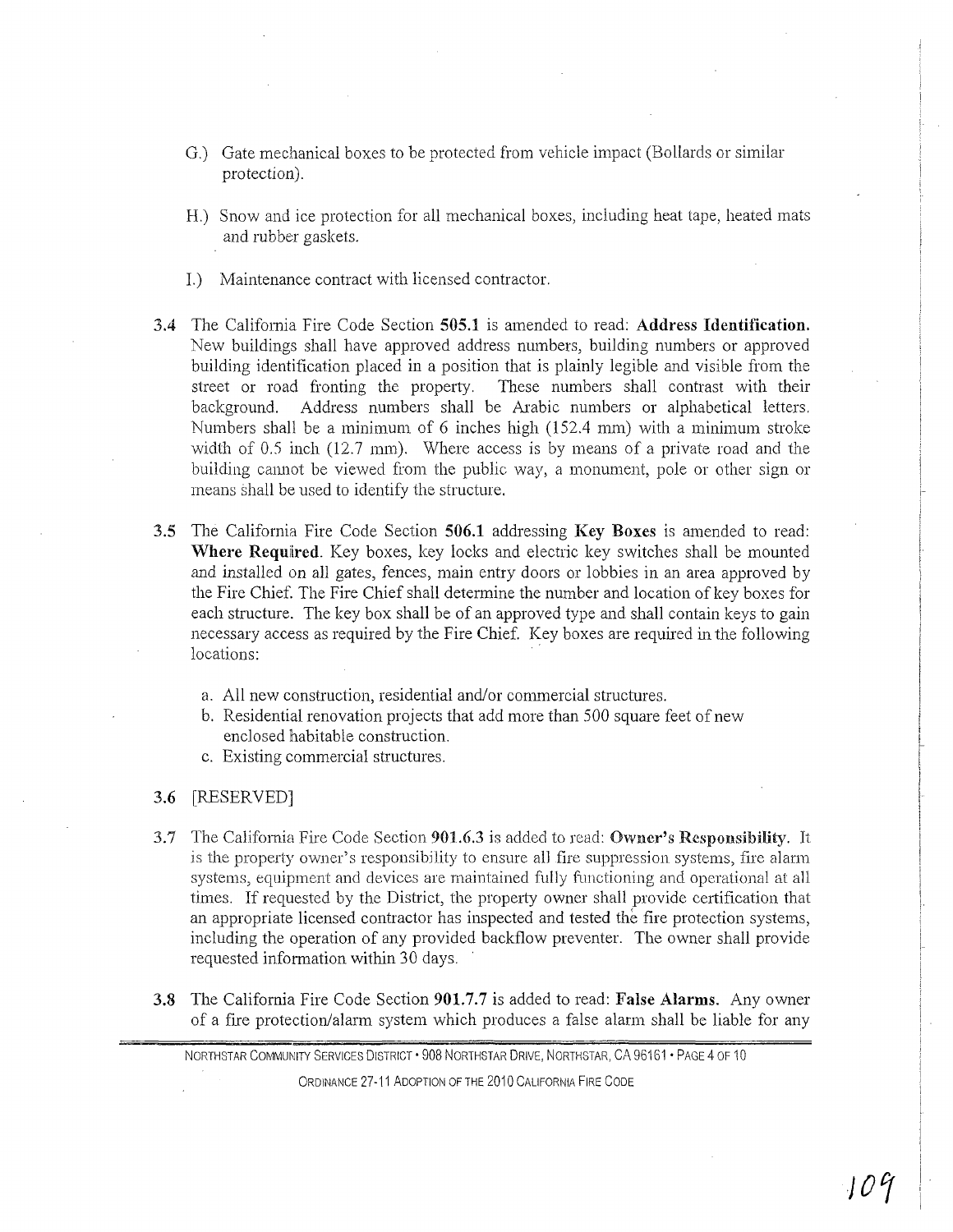and all charges for Fire Department response services at the formula rate prescribed in Ordinance 99-1 "An Ordinance Adopting a Fee Schedule for All Fire Suppression and Emergency Services."

3.9 The Califomia Fire Code Sections 903.2.1 through 903.2.18 are deleted and section 903.2, regarding automatic sprinkler systems, is amended to read: Where required. Approved automatic sprinkler systems shall be installed throughout all occupancies. This requirement applies to all occupancies regardless of square footage. Application of this requirement becomes effective where a building permit is applied for through the County Building Department for new construction after the effective date of this Ordinance. All fire sprinkler system plans shall be submitted to the Northstar Community Services District, Fire Department.

For the application of National Fire Protection Association ("NFPA") 13D, in one- and two-family dwellings, garages shall be provided with automatic sprinkler protection utilizing quick response or residential type sprinklers.

Exceptions:

- (1) Existing R-3 residential structures without sprinklers are not required to sprinkler protect additions.
- (2) Existing R-3 residential structures with sprinklers shall be required to sprinkler protect all additions and garages.
- (3) Low life safety hazard structures, such as stand-alone public restrooms and ski lift operator structures that are less than 300 square feet shall be evaluated by the Fire Chief on a case-by-case basis.
- 3.10 The Califomia Fire Code Section 903.4 regarding Sprinkler System Supervision and Alarms, Exception 1 is amended to read:

1. Automatic sprinlder systems protecting one- and two-family dwellings shall have all valves, including the flow switch, monitored by a local audible alarm to ensure that all valves remain in the open position.

[Remainder of Section 903.4, including exceptions remain unchanged and adopted.]

- 3.11 The California Fire Code Section 903.4.2 regarding Alarms is amended to add: An exterior bell shall be of 10-inch minimum size and/or the electronic audible notification device shall be measured at a minimum of 110 db, read at the street.
- 3.12 The Califomia Fire Code Appendix B, Section BI0S.2 is amended to read: BIOS.2 Buildings Other than One- and Two-Family Dwellings. The minimum fire-flow and flow duration for buildings other than one- and two-family dwellings shall be as specified in Table BIOS.l.

NORTHSTAR COMMUNITY SERVICES DISTRICT · 908 NORTHSTAR DRIVE, NORTHSTAR, CA 96161 · PAGE 5 OF 10 ORDINANCE 27-11 ADOPTION OF THE 2010 CALIFORNIA FIRE CODE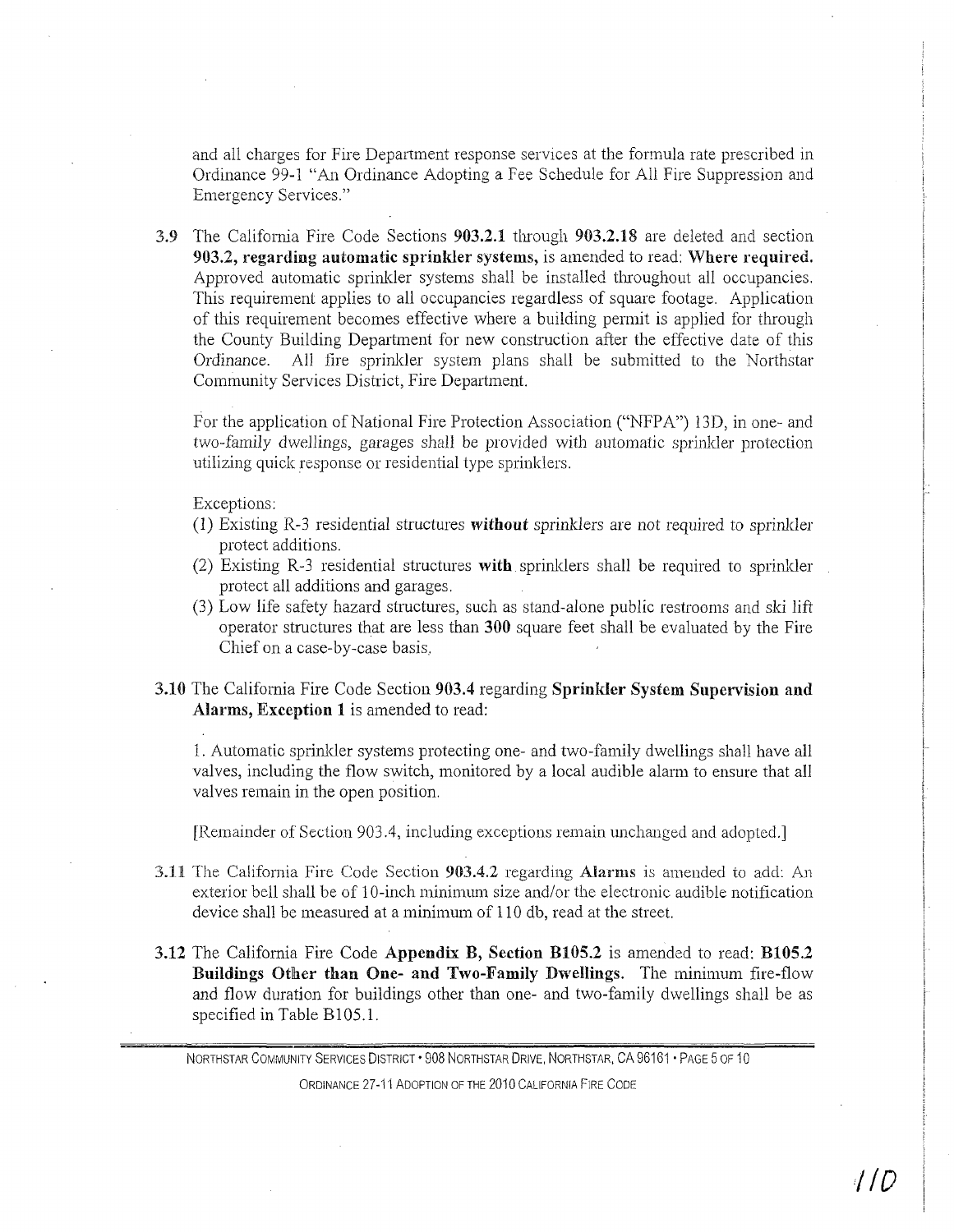#### Exception:

A reduction in fire-flow of 50 percent is allowed when the building is provided with an approved automatic sprinkler system installed in accordance with Section 903.3.1.1 or 903.3.1.2. The resulting fire-flow shall not be less than  $1,500$  gallons per minute (5,678 L/min) for the prescribed duration as specified in Table B105.1.

3.13 The California Fire Code, Appendix C, Table CI05.1 is amended to read: Number and Distribution of Fire Hydrants.

| <b>FIRE-FLOW</b><br><b>REOUIREMENT</b><br>(gpm) | <b>MINIMUM</b><br><b>NUMBER OF</b><br><b>HYDRANTS</b> | <b>AVERAGE</b><br><b>SPACING</b><br><b>BETWEEN</b><br><b>HYDRANTS<sup>a</sup></b> | <b>MAXIMUM DISTANCE</b><br><b>FROM ANY POINT ON</b><br><b>STREET OR ROAD</b><br><b>FRONTAGE TO A</b><br><b>HYDRANT</b> |
|-------------------------------------------------|-------------------------------------------------------|-----------------------------------------------------------------------------------|------------------------------------------------------------------------------------------------------------------------|
| $1,750$ or less                                 |                                                       | 300                                                                               | 250                                                                                                                    |
| 2,000-2,250                                     |                                                       | 300                                                                               | 225                                                                                                                    |
| 2,500-3,000                                     |                                                       | 300                                                                               | 225                                                                                                                    |
| 3,500-4,000                                     |                                                       | <i>300</i>                                                                        | 210                                                                                                                    |

# SECTION 4. EMERGENCY RESPONSE IMPACT

#### 4.1 INFRASTRUCTURE REQUIREMENTS

- 4.1.1 The District shall evaluate its ability to provide safety services in accordance with Sections 4.1.2, 4.1.3, and 4.1.4, below. Should the District determine that additions to or modifications of facilities and/or equipment are required, the developer shall provide to the District said additions or modifications. Facilities and/or equipment shall be installed and made serviceable prior to start of construction.
- 4.1.2 Infrastructure demand on emergency services and the associated required response equipment and housing facilities will take into account the following: a) response time; b) response method; and c) equipment required.
- 4.1.3 Infiastructure demand will be determined by one or more of the following District guidelines and NFPA standards/guides to determine the number and types of equipment and facilities necessary to provide a reasonable degree of emergency fire and medical protection response as determined by the Fire Chief.
	- a) Maintaining the District's 4-minute emergency response time goal.

NORTHSTAR COMMUNITY SERVICES DISTRICT' 908 NORTHSTAR DRIVE, NORTHSTAR, CA 96161 • PAGE 6 OF 10 ORDINANCE 27-11 ADOPTION OF THE 2010 CALIFORNIA FIRE CODE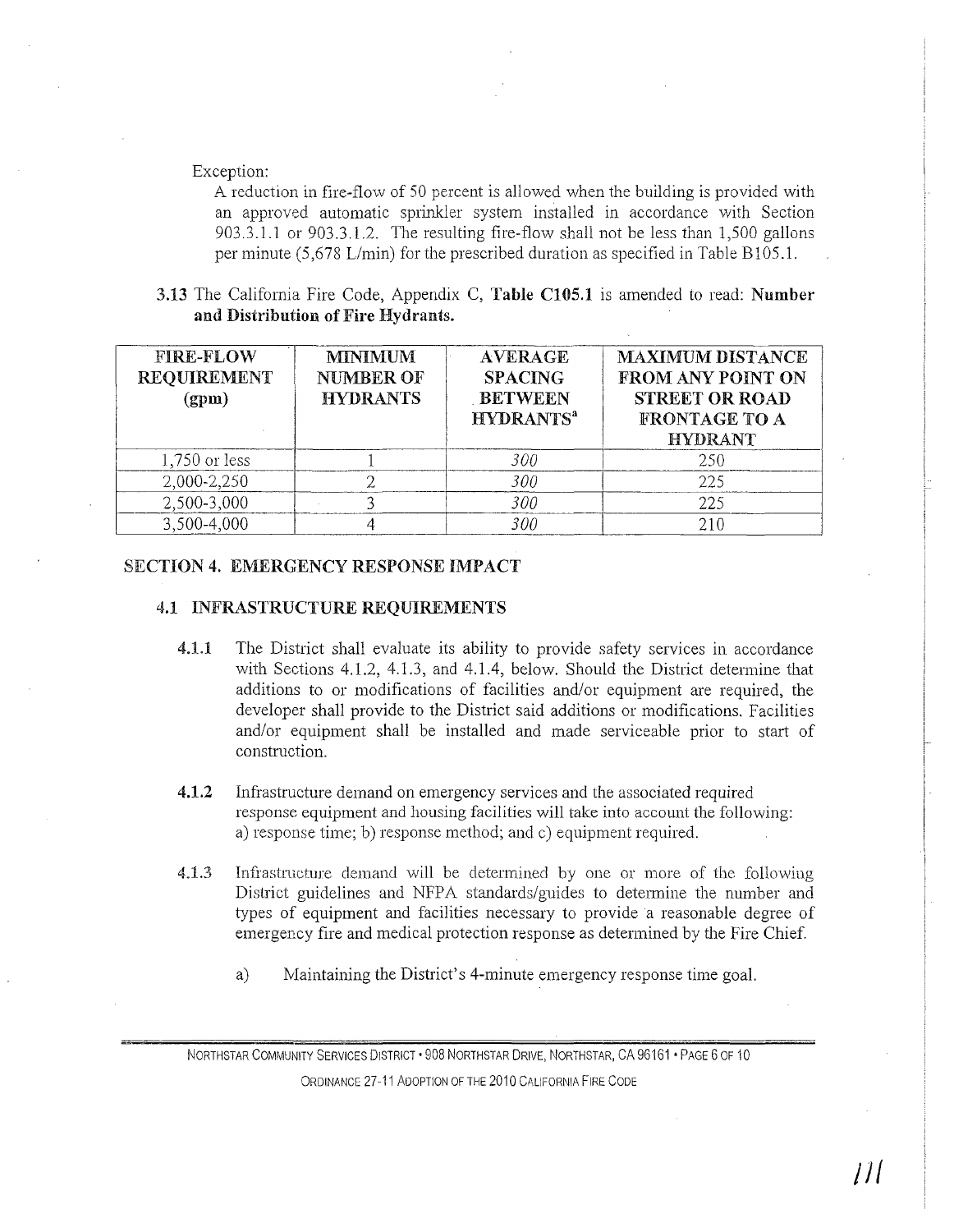- b) NFPA 1201, Standard for Providing Emergency Services to the Public, 2010 Edition.
- c) NFPA 1141, Standard for Fire Protection Infrastructure for Land Development in Suburban and Rural Areas, 2008 Edition.
- d) NFPA 1971, Standard on Protective Ensembles for Structural Fire Fighting and Proximity Fire Fighting, 2007 Edition.
- e) NFPA 1404, Standard for Fire Service Respiratory Protection Training, 2006 Edition.
- f) NFPA 1931, Standard for Manufacturer's Design of Fire Depatiment Ground Ladders, 2010 Edition.
- g) NFPA 921, Guide for Fire and Explosion Investigations, 2008 Edition.
- . h) NFPA 1600, Standard on Disaster/Emergency Management and Business Continuity Programs, 2010 Edition.
- i) NFPA 1999, Standard on Protective Clothing for Emergency Medical Operations, 2008 Edition.
- j) NFPA 1221, Standard for the Installation, Maintenance and Use of Emergency Services Communication Systems, 2010 Edition.
- k) NFPA 1402, Guide to Building Fire Service Training Centers, 2007 Edition.
- 1) NFPA 1901, Standard for Automotive Fire Apparatus, 2009 Edition.
- m) NFPA 1710, Standard for the Organization and Deployment of Fire Suppression Operations, Emergency Medical Operations, and Special Operations to the Public by Career Fire Departments, 2010 Edition.
- n) Insurance Services Office (ISO) Fire Suppression Rating Schedule.
- 0) Master Community Fire Protection Plan Recommendations.
- 4.1.4 When evaluating response times, necessary equipment and station locations, the Fire Chief may confer with additional experts/consultants as to fire service practices. The consultant's fee may be assessed to owner, developer or contractor at no cost to the District.

NORTHSTAR COMMUNITY SERVICES DISTRICT . 908 NORTHSTAR DRIVE, NORTHSTAR, CA 96161 . PAGE 7 OF 10 ORDINANCE 27-1'1 ADOPTION OF THE 2010 CALIFORNIA FIRE CODE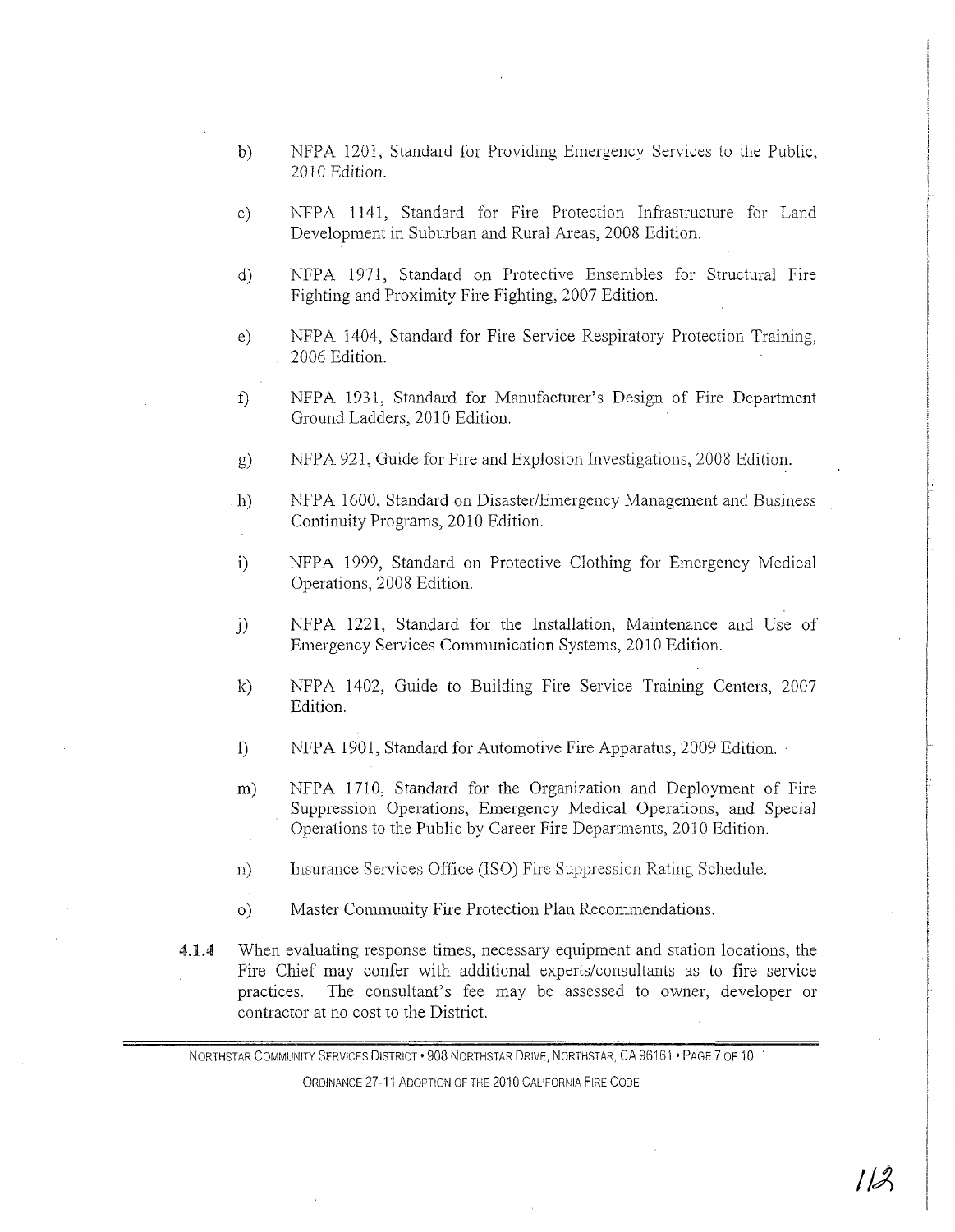# 4.2 REQUIREMENTS FOR FACILITIES AND/OR EQUIPMENT

- 4.2.1 Facts and evidence obtained from sources outlined in Section 4.1 above will form the basis for necessary services and shall be provided in writing to the owner, developer or contractor.
- 4.2.2 If the District determines that additional facilities, equipment, or outside services are required to meet the obligations of the District in accordance with Section 4.1, the owner, developer, or contractor shall provide sufficient funds, in a timely manner, to permit the District to procure the same for use prior to commencement of construction. In the case of a planned multi-phase In the case of a planned multi-phase development, the Fire Chief may require a development agreement identifying the requirements and timing.
- 4.2.3 Commercial occupancies shall be assessed for required facilities and equipment for each building where the square footage exceeds 50,000 square feet.
- 4.2.4 The Fire Chief may authorize occupancies to exceed the thresholds listed above, provided that unbreached fire rated walls meet at least a four-hour fire resistance rating and extend 30 inches beyond all vertical or horizontal building projections.

# 4.3 OWNERSHIP

4.3.1 All equipment, buildings, property purchased by the District based on facilities and/or equipment assessed or outside services rendered, and reports issued shall become the sole property of the District and are non-refundable, regardless of project funding, project start or completion dates, or final occupancy.

# SECTION **5.** APPEALS

S.l Whenever the Fire Chief disapproves an application or refuses to grant a permit applied for, or if the applicant claims that a decision by the Fire Chief misconstrues, misapplies, or wrongly interprets the provisions of the California Fire Code or this Ordinance, the applicant may appeal the decision of the Fire. Chief in writing to the Board of Directors of the District within 30 clays from the date of the decision appealed.

# SECTION **6.** PENALTIES

6.1 Any person who:

(1) violates any of the provisions of this Ordinance or the California Fire Code as adopted and amended herein,

NORTHSTAR COMMUNITY SERVICES DISTRICT · 908 NORTHSTAR DRIVE, NORTHSTAR, CA 96161 · PAGE 8 OF 10

ORDINANCE 27-11 ADOPTION OF THE 2010 CALIFORNIA FIRE CODE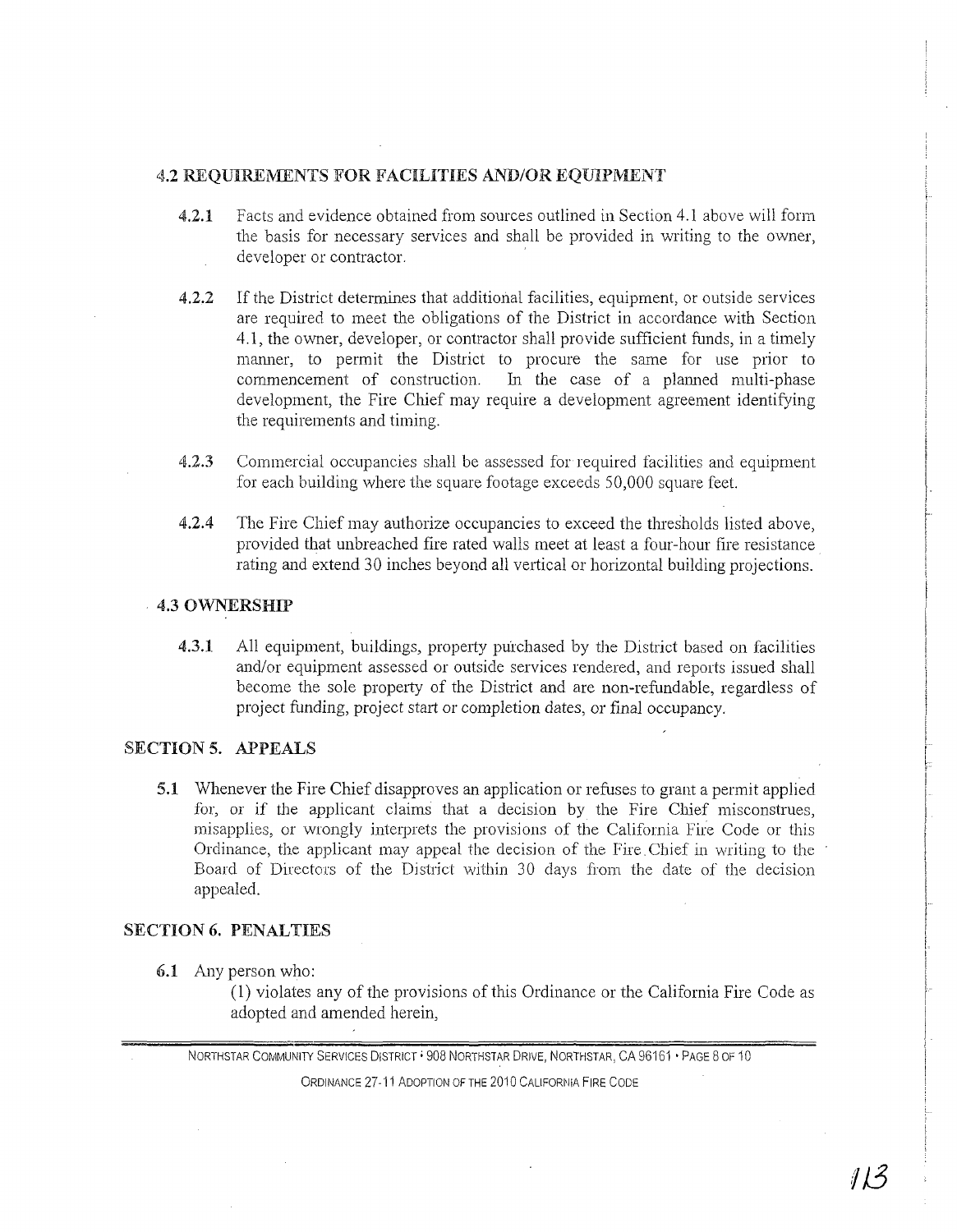(2) fails to comply with this Ordinance or the California Fire Code as adopted and amended herein or who violates or fails to comply with any order made hereunder,

(3) builds in violation of any detailed statement of specifications or plans submitted and approved hereunder or any certificate or permit issued hereunder and from which no appeal has been taken, or

(4) fails, within the required time, to comply with such an order as affirmed or modified by the Board of Directors of the District or by a court of competent jurisdiction, shall severally for each and every such violation and noncompliance, respectively, be guilty of a misdemeanor, punishable by a fine and/or imprisonment as determined by the court having jurisdiction within the County of Placer. The imposition of a penalty for any violation shall not excuse the violation or permit it to continue. All such persons shall be required to correct or remedy such violations or defects within a reasonable time, and, when not otherwise specified, each ten days that prohibited conditions are maintained shall constitute a separate offense.

6.2 The application of the above penalty shall not be held to prevent the enforced removal of prohibited conditions.

# SECTION 7. REPEAL OF CONFLICTING ORDINANCES

7.1 All former ordinances or parts thereof conflicting or inconsistent with the provisions of this Ordinance or of the California Fire Code as adopted and amended herein are hereby repealed.

# SECTION 8. VALIDITY

3.1 Notwithstanding a declaration that any section, paragraph, sentence or word of this Ordinance or the California Fire Code as adopted and amended herein is for any reason invalid, all other portions of this Ordinance shall remain in full force and effect.

#### SECTION 9. REPLACEMENT OF PRIOR ORDINANCE

9.1 This Ordinance replaces Ordinance 25-08 in its entirety.

# SECTION 10. DATE OF EFFECT

10.1 This Ordinance shall take effect and be in full force and effect upon ratification of the Placer County Board of Supervisors and submission of a copy of this Ordinance to the California Building Standards Commission, or , whichever is later. The Clerk of the District is directed to post or publish this Ordinance as required by law.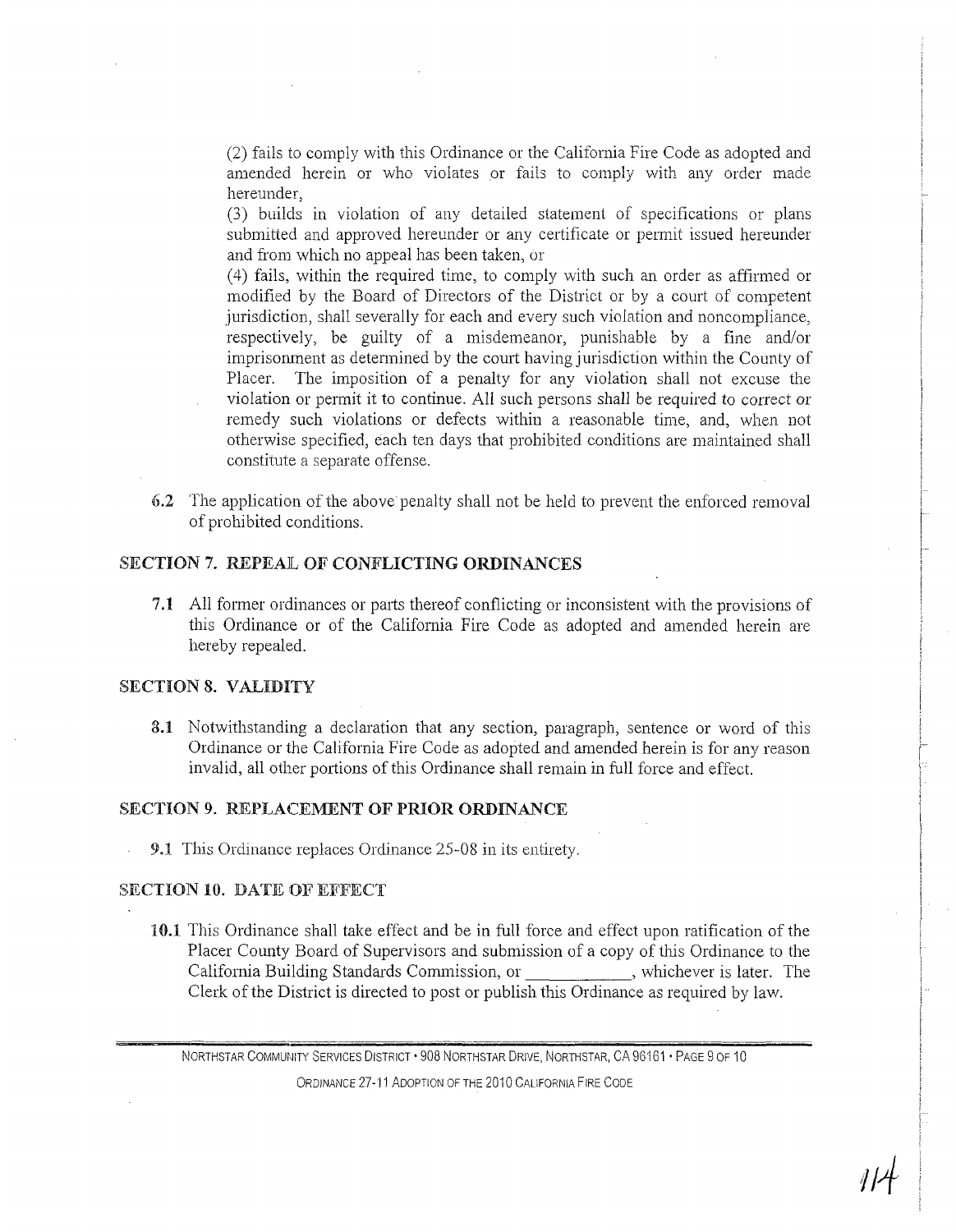PASSED AND ADOPTED at a duly held meeting of the Board of Directors of the Northstar Community Services District on January 19, 2011 by the following roll call vote:

AYES: Evans, Green, Ives, Moll, Seelig

NOES: None

- ABSENT: None
- ABSTAIN: None

Duane E. Evans, President of the Board

ATTEST:

anne

Myra S. Tanner, Secretary of the Board

NORTHSTAR COMMUNITY SERVICES DISTRICT . 908 NORTHSTAR DRIVE, NORTHSTAR, CA 96161 . PAGE 10 OF 10

ORDINANCE **27-11** ADOPTION OF THE 2010 CALIFORNIA FIRE CODE